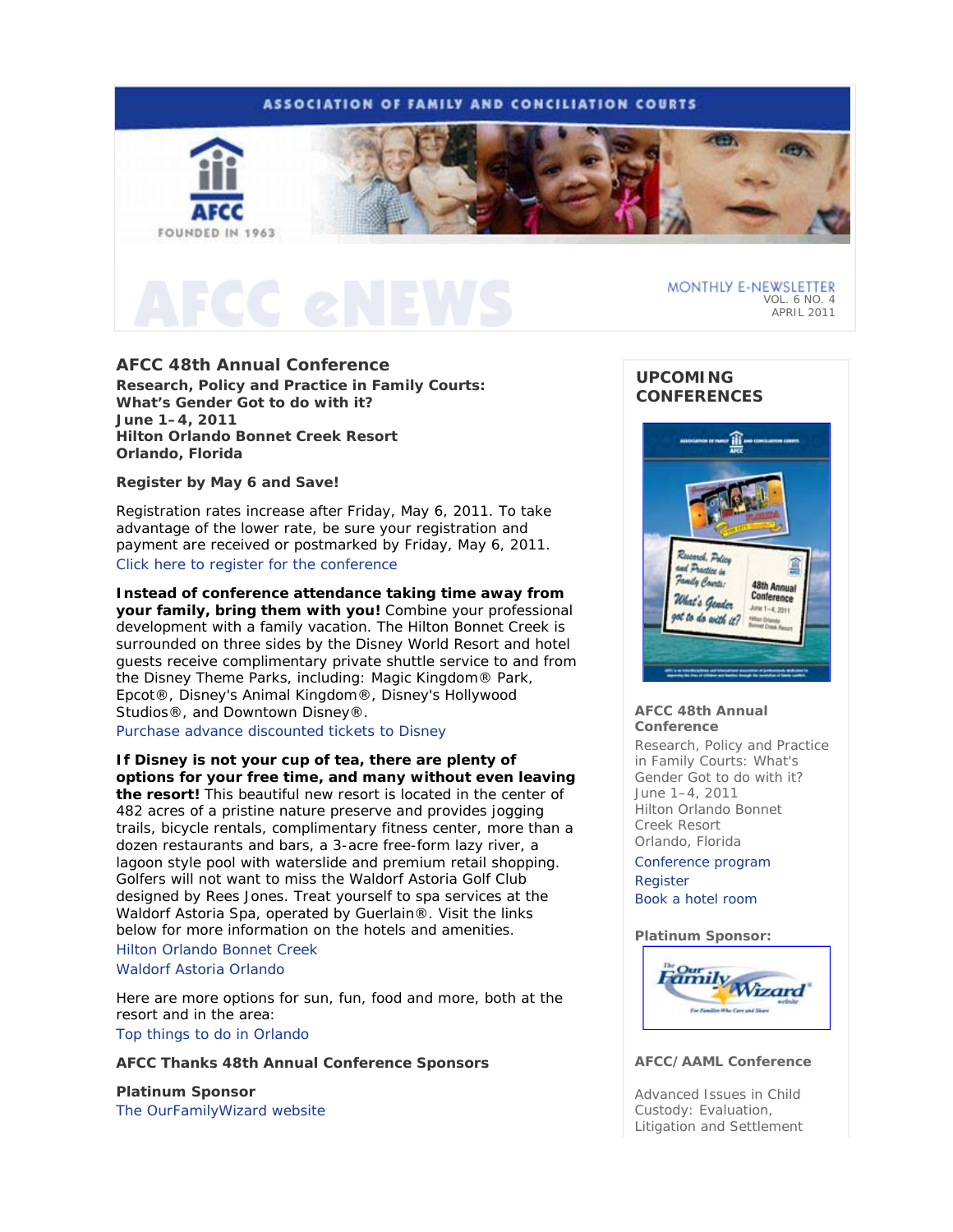# **Gold Sponsor**  Complete Equity Markets, Inc.

### **Silver Sponsor**

Dr. Debra Carter and the National Cooperative Parenting Center

### **Local Sponsors**

The Silver Psychology Center Barbara F. Steinberg, Ph.D.

### **Hotel Room Block to be Released April 29**

The AFCC room block is 95% sold and the non-reserved rooms in the AFCC room block will be released for general sale on Friday, April 29, 2011. Reserve your hotel room now as rooms are subject to availability. The Hilton Orlando Bonnet Creek Resort is offering special rates of \$160/night for single or \$180/night for double occupancy. The adjacent Waldorf Astoria Orlando is offering special rates of \$210/night single or \$230/night double occupancy.

Click here for hotel reservations

# **AFCC Thanks Scholarship Fund Contributors**

Thanks to the generosity of members, AFCC is able to offer scholarships to our conferences each year. This year, we found that travel costs were the most prohibitive factor for scholarship recipients. In response, we hope to be able to offer additional travel stipends in the future in order to help offset this cost. If you would like to be part of the generous group of contributors who help make these scholarships possible, please make a tax deductible contribution to the AFCC Scholarship Fund today.

Click here to donate

Click here for a list of contributors

# **AFCC President's Message**

*By Robert M. Smith, J.D., M.Div., Windsor, Colorado*

Just after I became the 47th President of AFCC at the annual conference in Denver last June, I began thinking about the huge legacy of the strong leadership that AFCC has enjoyed over the years. A friend came up to me at that point, probably realized why I had such a deer-in-the-headlights look about me, and pointed out that there would be great help and support from Executive Director Peter Salem, AFCC staff, and board members—and, besides, the year would scream by pretty quickly.

Read more

# **Member Profile**

Hon. Sandy Karlan is the Administrative Judge, Family Division, 11th Judicial Circuit in Miami-Dade County, Florida, and Vice President of the Florida Chapter of AFCC. She will present a workshop, with Miguel Firpi and Helenann Shapiro, *Marital Infidelity: Conceptual and Practical Aspects of Managing Effects on Children and Co-Parenting*, at the AFCC 48th Annual Conference in Orlando.

Read an interview with Judge Karlan Read why Judge Karlan still believes in love

# *Family Court Review* **April 2011**

September 15–17, 2011 Westin Philadelphia Philadelphia, Pennsylvania More information

### **AFCC Regional Training Conference**

*Working with High Conflict and Violent Families: A Race with No Winners*  October 27–29, 2011 Hyatt Regency Indianapolis Indianapolis, Indiana Call for Presenters

Submit a proposal

#### **AFCC 49th Annual Conference**

June 6–9, 2012 Hyatt Regency Chicago Chicago, Illinois

### **AFCC 50th Annual Conference**

May 29–June 1, 2013 J.W. Marriott Los Angeles at L.A. Live Los Angeles, California

# **AFCC CHAPTER CONFERENCES**

### **Washington Chapter Conference**

*Divorce Minefields and Milestones: Interdisciplinary Resources and Roads to Resolution* October 21, 2011 Holiday Inn, SeaTac International Airport Seattle, Washington More information

# **AFCC TRAININGS**

**Keeping Parenting Coordinating Cases on Track: Advanced Concepts and Case Management Strategies**  *Matthew J. Sullivan, Ph.D.* June 20–21, 2011 Chicago, Illinois Training brochure

Online registration

**Children and Divorce: The Voice of the Child and**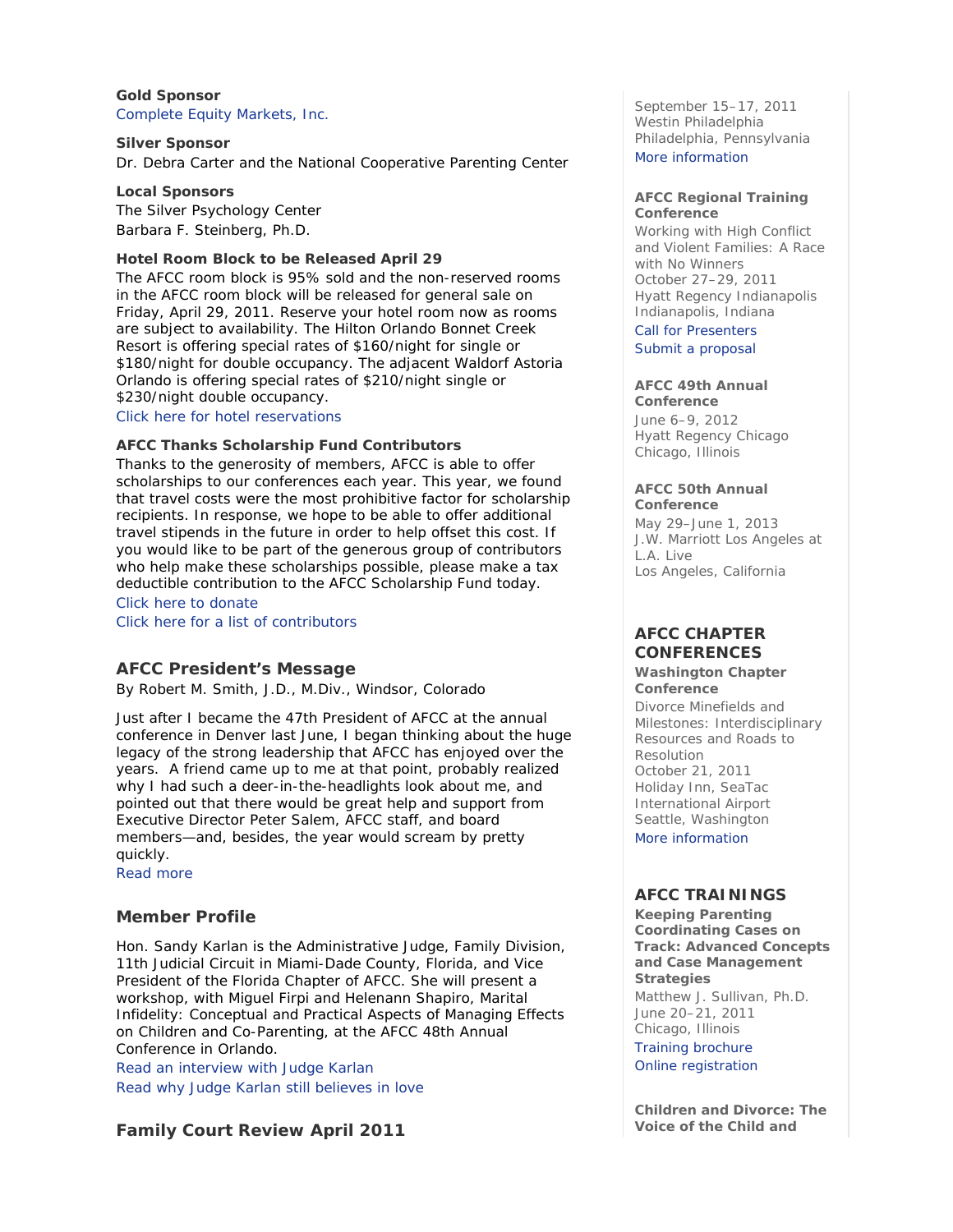This special issue is guest-edited by Forrest "Woody" Mosten and is the first *FCR* issue to focus on collaborative law. Woody has brought together some great contributors for this issue, which is available digitally to AFCC members through the Member Center of the website. Print copies are on their way to members.

Read the April 2011 *FCR* Click here for the table of contents

# **ASK THE EXPERTS**

**Ten of the Toughest Challenges in Parenting Coordination Work** 

*By Christine Coates, M.Ed., J.D., Robin Deutsch, Ph.D. and Matthew Sullivan, Ph.D.*

Three experienced and well-known parenting coordinators will present a three-hour workshop, *When the Process Gets Derailed: Advanced Challenges for Parenting Coordinators*, in Orlando at the AFCC 48th Annual Conference. They have written about ten of the toughest challenges that parenting coordinators face.

Read more

# **New AFCC Pamphlet on Parenting Coordination**

AFCC is pleased to announce a helpful new addition to the AFCC pamphlet collection. The pamphlet titled, *Understanding the Parenting Coordination Process,* will help your clients do just that, by answering frequently asked questions about the parenting coordination process: when it is most appropriate, how it works, who parenting coordinators are and why parents use the process.

Click here to view the full text of the pamphlet Click here to order this and other AFCC pamphlets

# **AFCC Member News**

**Patti Cross**, Toronto, Ontario, Canada, has been recognized for assisting the judiciary in establishing Canada's first Integrated Domestic Violence Court, which is set to be launched on June 10, 2011. It is a two-year pilot project initiative, modeled after courts in England and the United States. She is the immediate past president of the AFCC Ontario Chapter and is the next Chapter Council Liaison to the AFCC Board of Directors.

**Susan Hanks**, Rocklin, California, retired in December 2010 after more than eight years of service as Bureau Chief of Families and Children's Services in the Superior Court of California, County of Alameda. She was a participant in the Wingspread Conference on Domestic Violence and Family Courts and a member of the AFCC Brief Focused Assessment Task Force. She is returning to private practice where she will provide consultation, training, mediation and evaluation services to family courts throughout California.

**John Lande**, Columbia, Missouri, wrote a new book, *Lawyering with Planned Early Negotiation: How You Can Get Results for Clients and Make Money,* published by the American Bar Association. Planned Early Negotiation (PEN) is a new approach to negotiation that "focuses on building good professional relationships with clients and opposing lawyers to help clients

**Interventions When Children Resist Parental Contact**  *Barbara Jo Fidler, Ph.D., AccFM* June 22–23, 2011 Chicago, Illinois Training brochure Online registration

# **EARN AFCC DOLLARS**

Each time a colleague joins AFCC as a first-time member and names you as the referral source on the membership application, you earn ten AFCC dollars to spend on conference registrations, membership renewals and publications. For more information, please contact AFCC at afcc@afccnet.org or (608) 664-3750.

# **DONATE TO THE AFCC SCHOLARSHIP FUND**

The Scholarship Fund provides scholarships to cover the cost of conference registration and a limited number of travel stipends. Donate today!

# **JOIN AFCC**

Are you a member?

Join or Renew

AFCC offers member benefits that promote excellence in practice.

View member benefits

# **ABOUT AFCC eNEWS**

*AFCC eNEWS* is a monthly e-newsletter published by the Association of Family and Conciliation Courts (AFCC). *AFCC eNEWS* provides professionals with time sensitive and up-to-date topics including practice tips, research innovations and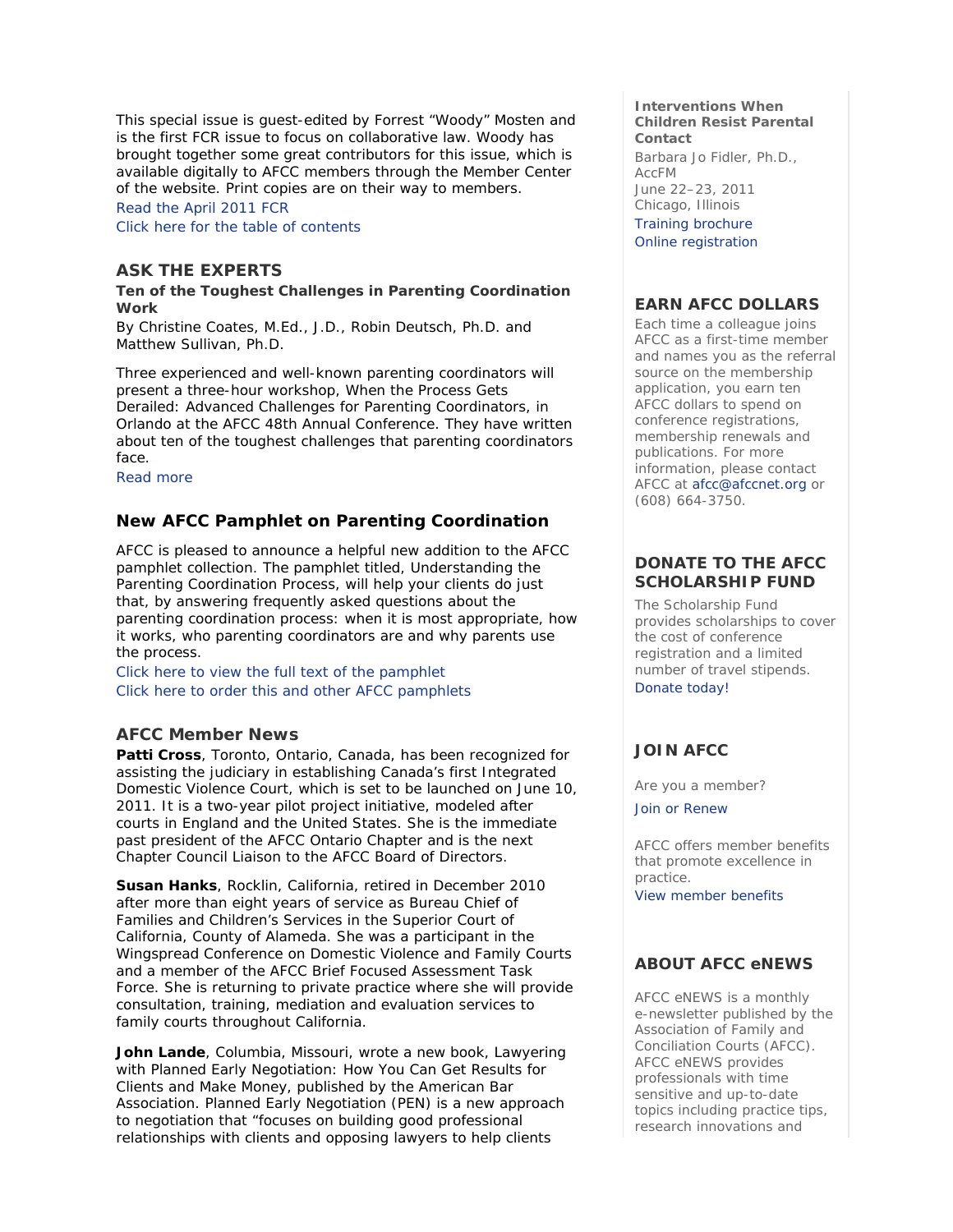more efficiently," says Lande. He is the Isidor Loeb Professor at the Missouri University School of Law and was a member of the steering committee of the AFCC Family Law Education Reform Project.

# **New Zealand Launches New Family Court Caseflow Management Practice Note**

Peter Boshier, Principal Family Court Judge of New Zealand, and a member of the AFCC Board of Directors, announced the launch of the revised *Family Court Caseflow Practice Note*, a landmark event for their court. "Many changes in family law have occurred (in New Zealand) since the first comprehensive *Family Court Caseflow Practice Note* was published in 1998. The revised *Practice Note* is designed to update that document in light of a number of legislative and practice changes that have taken place since that time... the purpose of this (document) is to outline best practice and to give a clear sense of direction as to how the Family Court seeks to resolve its streams of work." Read the Note

# **AFCC Regional Training Conference Call for Presenters**

*Working with High Conflict and Violent Families: A Race with No Winners* **October 27–29, 2011 Hyatt Regency Indianapolis Indianapolis, Indiana** 

AFCC is seeking proposals for three-hour training workshops. This conference will feature specialized tracks for judges, mediators, legal professionals, custody evaluators and parenting coordinators. Proposals must be received by May 16, 2011, for consideration.

Click here to view the call for presenters Click here to submit a proposal

# **Membership Notice of AFCC Board Nominations**

The AFCC Nominating Committee will nominate members to the Board of Directors at the Annual Conference on June 4, 2011. Read about the nominees

Professionals dedicated to improving the lives of children and families through the resolution of family conflict

international news. Readers are welcome to forward this e-newsletter to interested colleagues.

AFCC eNEWS archive

### **Website Version:**

If you are having trouble viewing this email correctly, please view the website version by clicking here.

**Editor:**  Leslye Hunter editor@afccnet.org

AFCC welcomes your comments, questions or feedback. Please email the editor by clicking here.

# **EMAIL UPDATE**

Subscribe, Unsubscribe or Update Your Email Address AFCC will never share, distribute or publicize your email address.



Follow AFCC on Facebook! Click here



6525 Grand Teton Plaza Madison, WI 53719 Phone: (608) 664-3750 Fax: (608) 664-3751 www.afccnet.org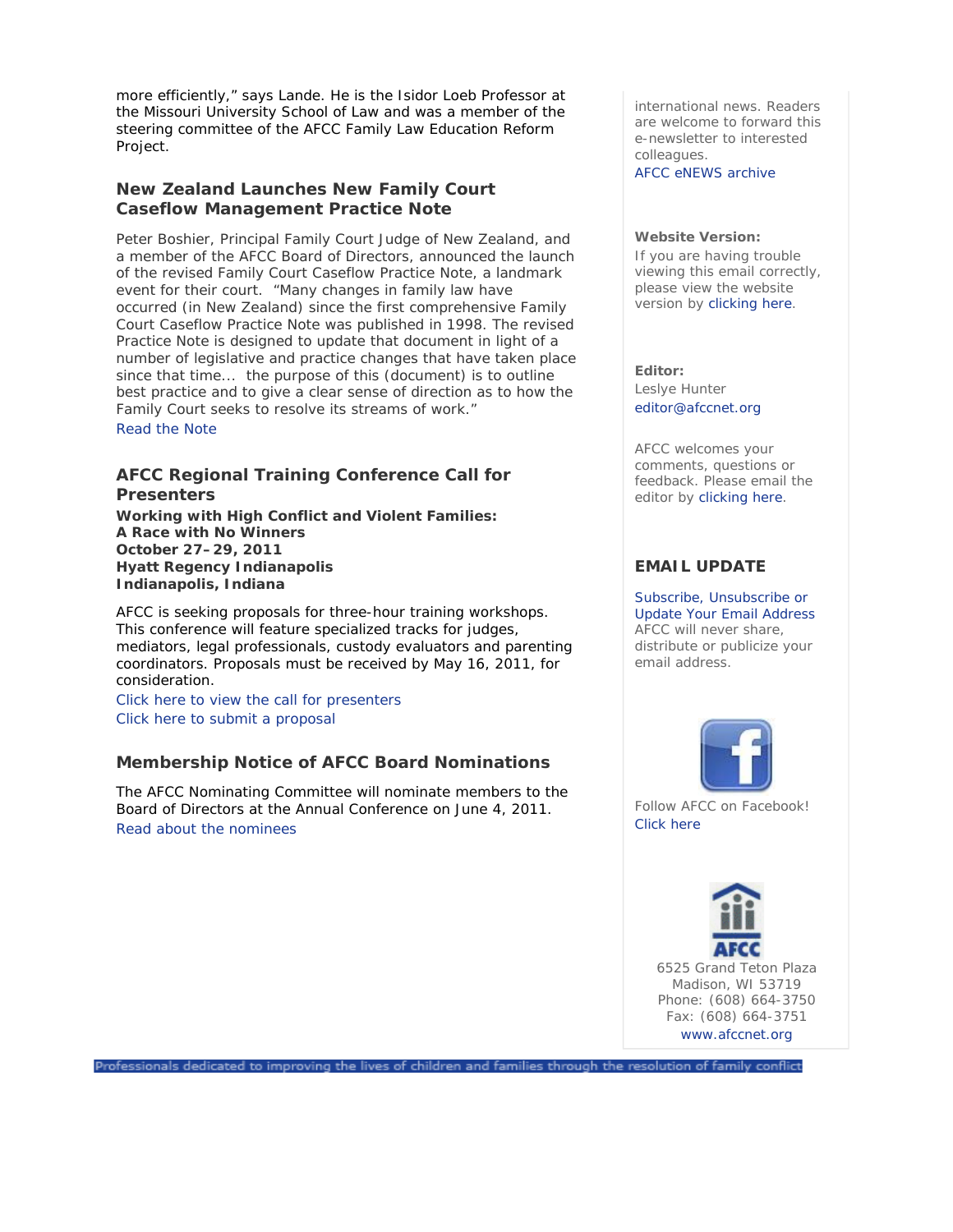



*by Robert M. Smith, J.D., M.Div., Windsor, Colorado* 

### **MEMBER CENTER**

**President's Message**

- **Family Court Review**
- **AFCC Conference Audio**
- **AFCC News**
- **Member Directory**
- **Member Resources**
- **Chapter Resources**
- **AFCC HOME**





Just after I became the 47th President of AFCC at the annual conference in Denver last June, I began thinking about the huge legacy of the strong leadership that AFCC has enjoyed over the years. A friend came up to me at that point, probably realized why I had such a deer-in-the-headlights look about me, and pointed out that there would be great help and support from Executive Director Peter Salem, AFCC staff, and board members and, besides, the year would scream by pretty quickly.

My friend turned out to be very correct; and after having the opportunity to visit AFCC chapter

conferences in Toronto, Sedona, San Francisco and St. Louis, I can say with great certainty that AFCC is vibrant, quickly growing, and strongly succeeding in its mission to improve the lives of children and families through the resolution of family conflict.

Though this has been a time of reduced budgets and significant belttightening throughout much of the world, AFCC membership has actually grown to its highest level—over 4,000 members in some 24 countries. The 47th Annual Conference in Denver, which focused upon alienation issues, drew over a thousand participants; and the Child Custody Symposium in Cambridge drew more than 400 professionals from all sectors of family law. We are fortunate our financial health is solid.

One aspect of AFCC that is particularly gratifying to me is the wide range of collaborative efforts we share with other professional organizations that serve families. We have participated in program endeavors with the National Council of Juvenile and Family Court Judges and the Battered Women's Justice Project; cooperated with the conference presentations of the National Association of Counsel for Children, the American Bar Association Section of Dispute Resolution, and the Association for Conflict Resolution; and advised the Uniform Laws Commission drafting committee that is studying deployed military personnel custody issues. One of the newest AFCC collaborations involves a joint conference with the American Academy of Matrimonial Lawyers on child custody issues, to be held in Philadelphia this September.

This significant growth didn't just happen, and we didn't simply stumble upon these beneficial collaborative efforts. Much of it came from the initiative and participation of many AFCC board members. The AFCC Board of Directors is comprised of 19 members from Canada, the United States, Australia and New Zealand, who give their significant energy and expertise –not only during the two yearly Board meetings, but also throughout the year–in guiding the resolution of developing issues, participating in collaborative efforts, and serving on AFCC committees.

Much of the growth and stature AFCC now enjoys in the international community also has come from Peter Salem, who has split his time between the AFCC home office in Madison, Wisconsin, and Tempe, Arizona,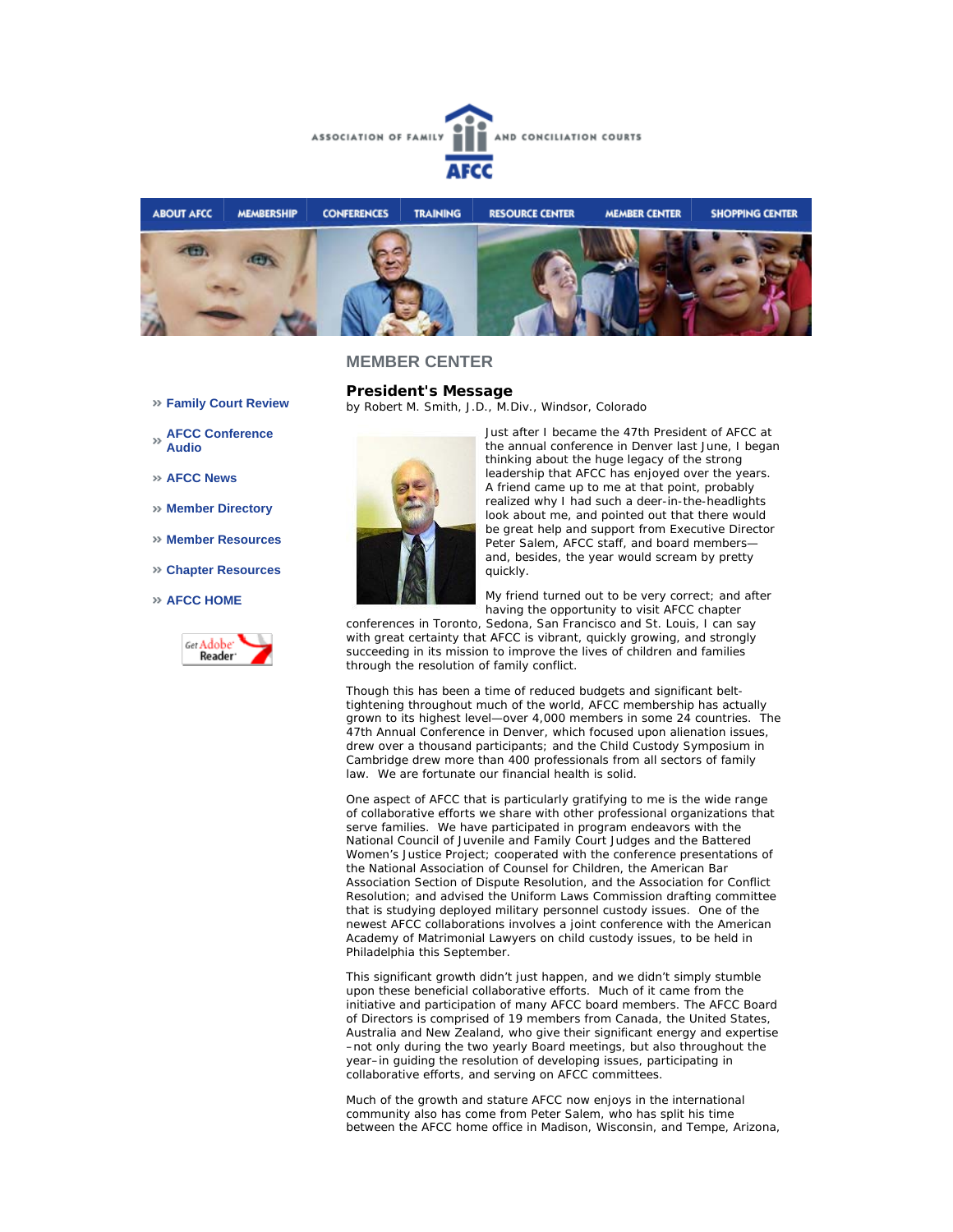this year as a William T. Grant Foundation Distinguished Fellow. Peter's executive ability, mediation background and significant contacts in the field of family law have served AFCC well this year, and I have greatly appreciated his thoughtful viewpoints and his unerring ability to keep all of the juggled balls from dropping. And I also stand in awe of the amount of incredibly high quality of work that the seven other AFCC staff members (Leslye Hunter, Candace Walker, Chris Shanahan, Dawn Holmes, Nola Risse-Connolly, Erin Sommerfeld and Jessica Schwager) accomplish each day, and particularly their work during our conferences. I have had the opportunity to attend the conferences of many of our collaborative agencies, and each time I am quietly proud of the high level of organization, foresight and downright friendliness our AFCC staff members demonstrate at each of our conferences.

Speaking of conferences, in just two more months the AFCC 48th Annual Conference will be held in Orlando, focusing on gender issues in family law; and Linda Fieldstone, of Miami, will take the reins to lead AFCC into another year of growth and significant achievements. For some members who want to be at that conference to learn, the economy has had a harsh impact on their practices, courts and service agencies. I hope you will join me in donating what amount you are able to give to the AFCC Scholarship Fund, which has enabled a number of financially strapped members each year to attend our conferences and to bring what they've learned back to their communities to serve children and families. Donating is easy, just click here.

It's been a fun ride these past ten months, and I've thoroughly enjoyed the opportunity to meet and get to know great numbers of AFCC members. This is a tremendous organization, and Linda, Peter, the staff and the board will continue the strong legacy beyond Orlando. Be sure to bring your Mickey ears to the conference! See you in Orlando!

– Bob Smith AFCC President

6525 Grand Teton Plaza, Madison, WI 53719 Phone 608.664.3750 Fax 608.664.3751 afcc@afccnet.org www.afccnet.org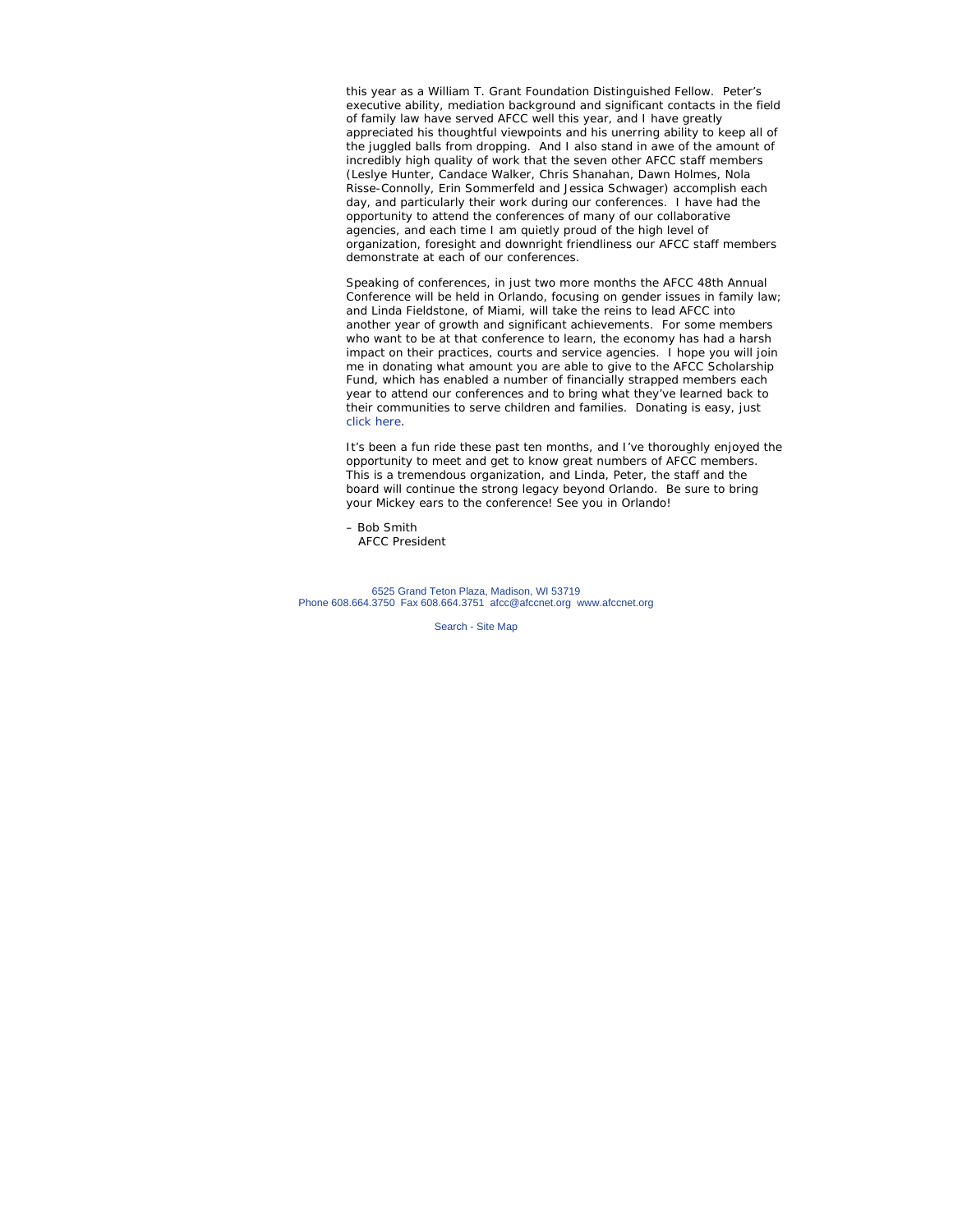



**AFCC Member Profile** Hon. Sandy Karlan, Miami, Florida

- **Family Court Review**
- **AFCC Conference Audio**
- **AFCC News**
- **Member Directory**
- **Member Resources**
- **Chapter Resources**
- **AFCC HOME**



*Hon. Sandy Karlan is the Administrative Judge, Family Division, 11th Judicial Circuit in Miami-Dade County, Florida, and Vice President of the Florida Chapter of AFCC. She will present a workshop, with Miguel Firpi and Helenann Shapiro,* Marital Infidelity: Conceptual and Practical Aspects of Managing Effects on Children and Co-Parenting*, at the AFCC 48th Annual Conference in Orlando.*



**What does your current position entail?** In this position I am responsible for the operation and administration of the Family Division, which includes 15 judges, 8 general magistrates, 3 hearing officers (exclusively assigned to child support both IV-D and non IV-D). Our Family Division includes all domestic relations matters such as dissolution, paternity, adoption, domestic violence, time sharing and parenting plans and child support. I work with the Administrative Office of the Courts in coordinating the mediation work that relates to family, overseeing the Self-Help Division designed to assist pro se litigants and working

with our Family Court Services Unit that is directed by Linda Fieldstone (AFCC President Elect).

We are so fortunate, as a circuit, to have the Family Court Services Division; because of the tremendous assistance that the group provides to the judges in managing the complexities of high conflict family cases, as well as the support and service that they provide to the pro se litigants.

In addition to my administrative duties, I preside over these same family division cases. I am also specially assigned as one of three judges in the circuit to a specialized division called the Complex Litigation Division in which we hear cases regarding families who have two or more family cases in the courts, one of which must be a dependency case. Most of the time the families we see in this special division have an abuse or neglect case, a domestic violence case and/or a dissolution or paternity case. This division was created in response to the Florida Supreme Court opinion adopting the Model Family Court and directing circuits to establish operating divisions to accomplish the goals of the model family court. *In re Report of the Family Court Steering Committee, 794 So.2d 518* (Fla.2001).

Some of those goals were to have a differentiated case intake process; case management (both procedural and substantive); coordination of related cases, referral to community services for families in distress, including the expanded use of alternative dispute resolution methods; and a community counsel or Family Law Advisory Group to assist the courts in transitioning to and accomplishing this expanded role. The opinion also suggested that the concepts of therapeutic jurisprudence be applied in family cases so that they should focus less on the adversarial nature and more on the collaborative or cooperative process.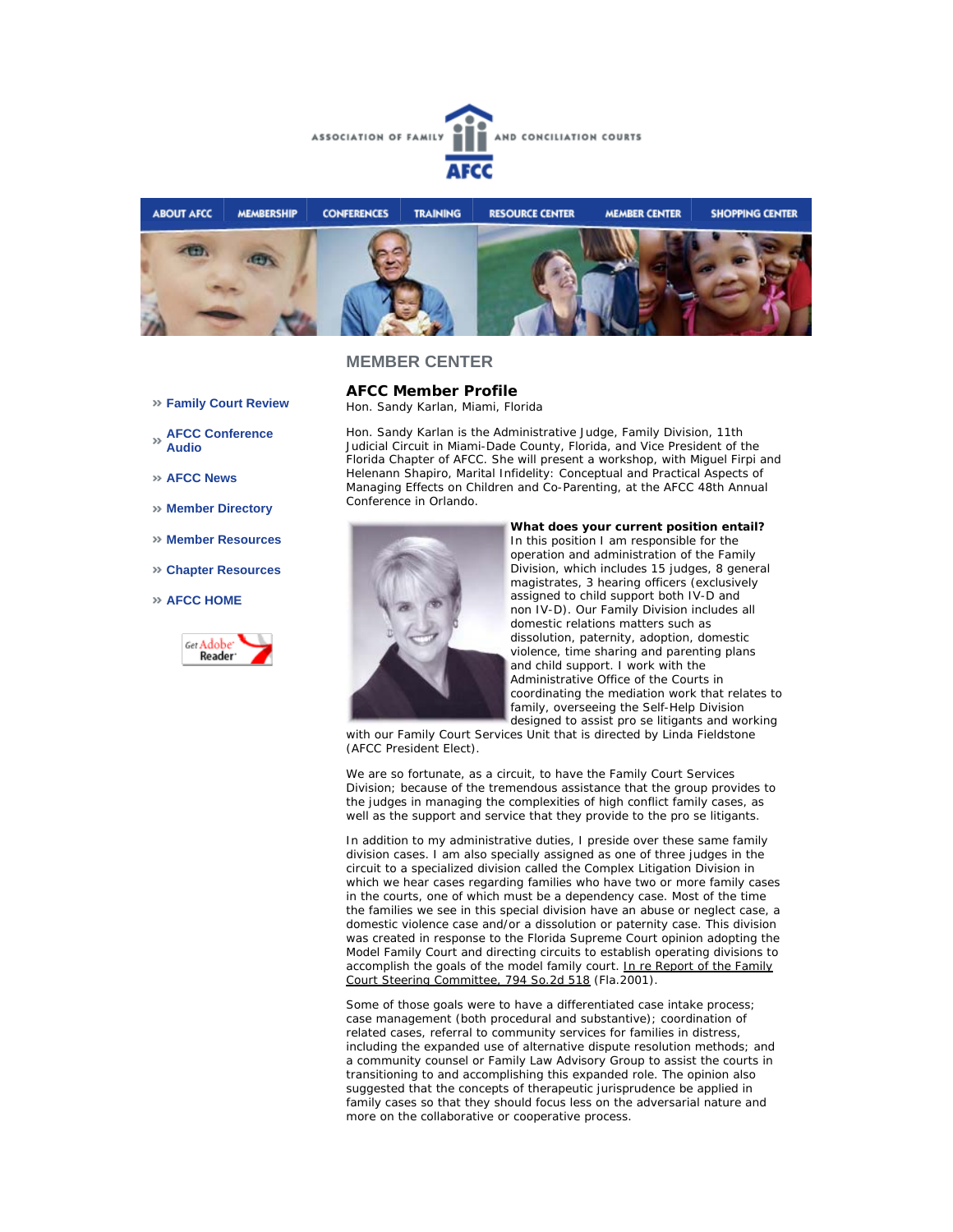#### **How did you become interested in the field of separation and divorce?**

My mother, Muriel E. Richter, graduated from Brooklyn Law School in 1931 and practiced matrimonial law in New York City, in private practice, for thirty years. As a pioneer in her field, she and her female colleagues were instrumental in developing the New York Women's Bar Association and she was active in National Association of Women Lawyers. In my household there was a great deal of conversation about family law and families. For example, there were not domestic violence shelters or courts in those years, so I recall my mother bringing home a separated woman and her children on an emergency basis until they could obtain safety. So you might say I inherited the interest by exposure and osmosis!

#### **What advice would you give to someone entering the field now?** I would tell them that they are about to embark on the greatest intellectual and human adventure of their lives. Not only will they be intellectually challenged, but they will also be exposed to the most intimate details of people's lives at a time when they are the most vulnerable. It will require great compassion, understanding, thoughtfulness, integrity and hard work for them to succeed. Most importantly, it is a privilege to practice law and a real opportunity to practice family law in which a lawyer can have a significant impact on people's lives that will continue after the court proceedings. The stakes in family law (in the broadest sense of family law) are so much higher than any other area because of the children and the need for people to meet their family obligations and, as such, a family lawyer must bring her/his full attention to all matters.

### **What are the greatest challenges you see in the field now?**

There are several challenges in the field at this time. First, so many people's personal family problems are affected by the economy, which puts extraordinary pressure on relationships. My observation is that there is an increase in domestic violence incidents and more allegations of child abuse; both of these result in an increased need for social services at a time when there are major cutbacks in the availability of such services. Additionally, parties appear more reluctant to settle matters because they don't have the funds to make a financial break so they fight over the division of children. It's as if they feel they can't lose everything so they stop thinking of the children's well being and think of their own needs. Because families seek their solution in family court, and because the courts are not designed to solve all social problems, it falls to the judge to try to resolve a matter that is really outside of the original purview of judges and courts.

Additionally, with the increased diversity across our nation, courts must be prepared with interpreters who can assist parties, particularly pro se litigants, in family cases. Cultural competency is also a natural outgrowth of increased diversity in the population. By that I mean an understanding of the litigants' cultural background and training in order to enable them to understand our court processes including mediation, parenting coordination, evaluations to develop parenting plans, etc. So many of these concepts are new to our courts as well as new to parties who many come from other countries.

#### **What would you like to see happen in the field ten years from now?**

I would like to see the family court divided into sections. In one section, there would be significant case management by the judge in which the family members would be referred to social services as appropriate. There would be (at the courthouse or a satellite facility) onsite counseling, psychological or psychosocial evaluations, crisis counseling, co-parenting and parenting classes, etc. The non-judicial case management would be primarily procedural for those parties with agreements. As part of this, those families who needed only financial dissolution would be able to move quickly through the process to mediation and trial. Judges who have an affinity for the non-legal or more therapeutic aspects of the resolution of family cases could choose to hear those cases and manage them. It would be a type of high-conflict family division within the comprehensive family division. All families would need to try to resolve children's issues through alternative dispute resolution means and only then could have the legal issues tried by the court.

#### **What aspect of your work do you enjoy the most?**

I love hearing the cases involving families with complex issues. In fact it would be fair to say I love my time in court the best. I enjoy writing legal opinions and researching the law but I most enjoy interacting with the lawyers and the parties. I also love working on projects designed to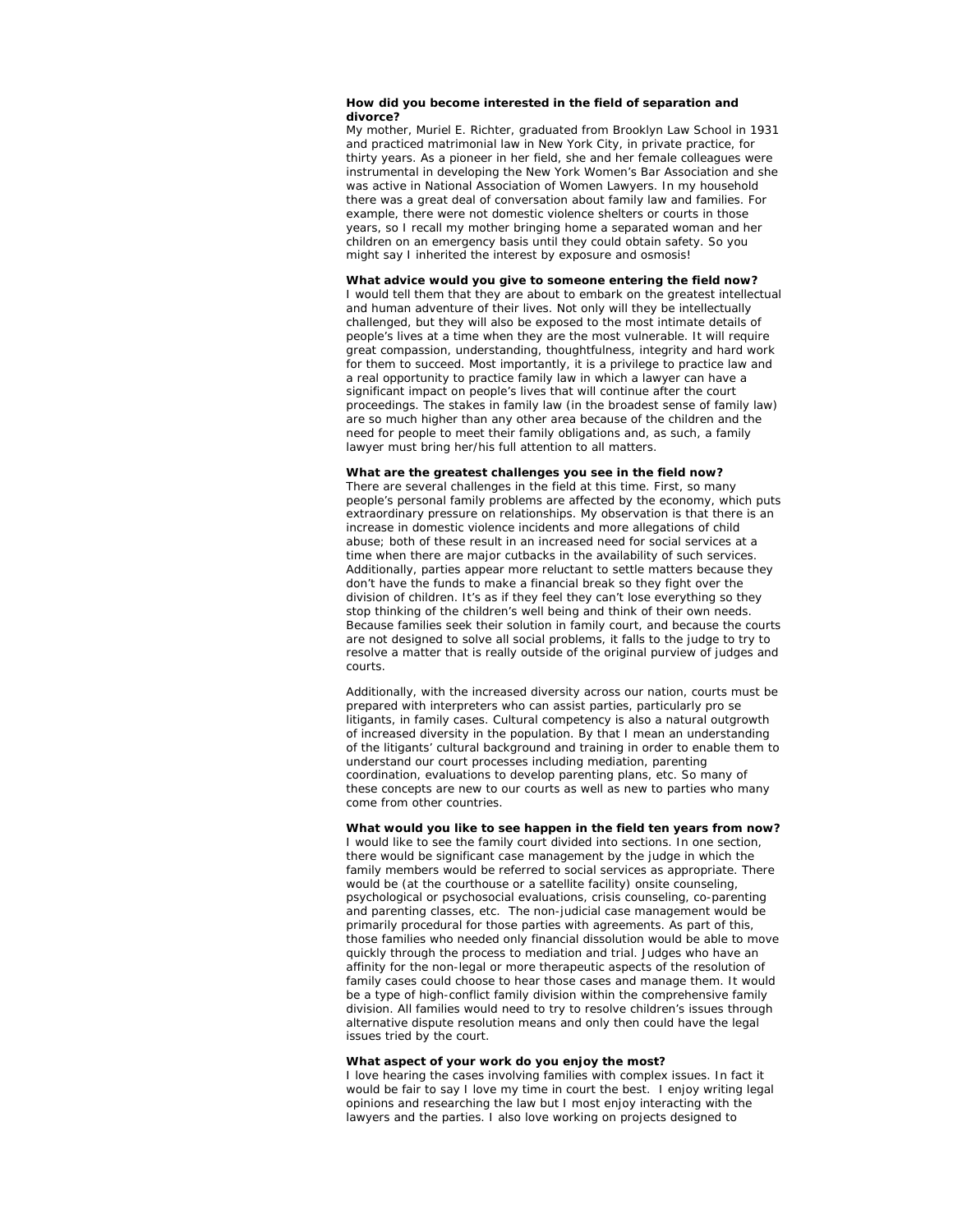improve our family court system and the natural camaraderie that develops when people have shared goals.

#### **How did you first learn about AFCC?**

I was appointed to the Florida Supreme Court Family Court Steering Committee with such luminaries as Judge Ray McNeal and Judge Hugh Starnes. It was during my service on this Supreme Court Committee that I learned about AFCC. It sounded as if it was dedicated to the same principals that we were exploring on our committee. I had the opportunity to attend my first AFCC conference in 1999 in Vancouver.

#### **What do you like most about AFCC?**

I was absolutely awestruck by what I observed in Vancouver. I was so impressed by the variety of workshops, originality of thinking, and the fact that there was a worldwide interest and movement to make family courts more effective. Nothing has changed; AFCC continues to be on the cutting edge of addressing the significant issues regarding the family court's ability to address society's issues.

#### **What is your proudest professional achievement?**

Professionally there are several achievements of which I am proud:

a. Being a good lawyer and becoming a judge;

b. Being a significant force in the creation of the Florida Supreme Court Gender Bias Commission in 1987, which was responsible for significant changes in our legal community as a result of bringing to light the discrepancies between how men and women were treated in the court system as parties, witnesses and attorneys. Its report was issued in 1990.

c. Being part of the Florida Supreme Court Family Court Steering Committee that drafted the model family court that was adopted, in large part, in 2001 and is referenced above;

d. Chairing the Florida Bar Committee on the Legal Needs of Children which was created in 1999 and issued its report in 2002. That report addressed the needs of children in all divisions of our Court and addressed the need for lawyers for children, confidentiality rights of children as well as numerous other aspects of children's legal needs and rights. These substantial recommendations are still being incorporated into our system of jurisprudence and are the subject of a standing committee of The Florida Bar.

#### **What do you enjoy doing in your free time?**

I love to spend time with my husband (see the article I wrote about our marriage ten years ago which is still true today), working out in the gym, ballroom dancing and reading.

6525 Grand Teton Plaza, Madison, WI 53719 Phone 608.664.3750 Fax 608.664.3751 afcc@afccnet.org www.afccnet.org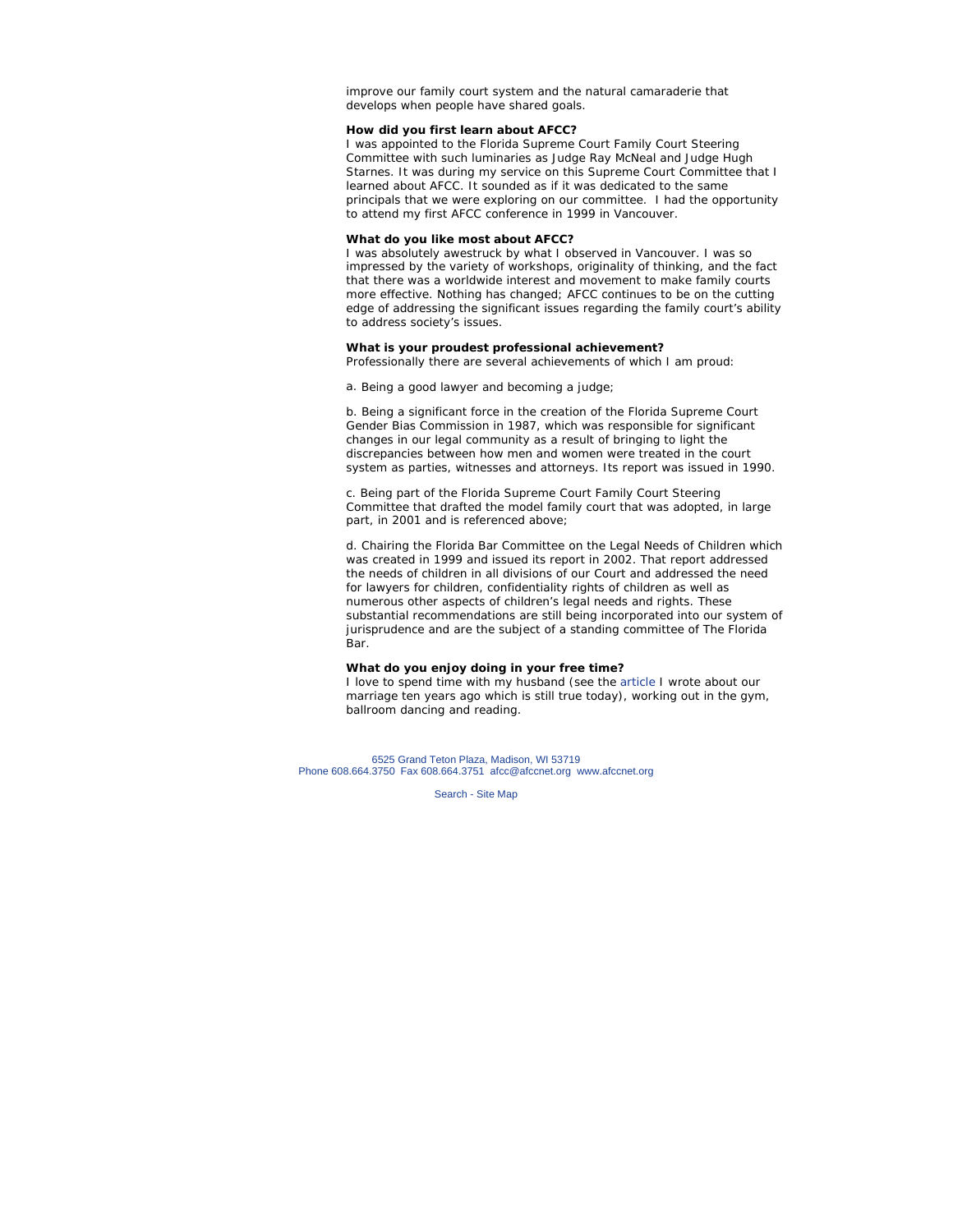



- **Family Court Review**
- **AFCC Conference Audio**
- **AFCC News**
- **Member Directory**
- **Member Resources**
- **Chapter Resources**

#### **AFCC HOME**



# **Table of Contents for** *Family Court Review***, Vol. 49, No. 2, April 2011**

**Editorial Notes:** Andrew Schepard

**SPECIAL ISSUE**: *Collaborative Practice*

#### **Guest Editors' Introduction:** Forrest S. Mosten

#### **Articles:**

*History and Development of Collaborative Practice*  Stu Webb & Ron Ousky

*Collaborative Practice in the Canadian Landscape* Nancy Cameron

*Expanding Collaborative Divorce Through the Social Sciences* Mark Otis

*Informed Choice and Emergent Systems at the Growth Edge of Collaborative Practice* Pauline Tesler

*Hunter-Gatherer Collaborative Practice*  Laura Banks, Lorna Bigsby, Maureen Conroyd, Cynthia First, Celia Griffin, Billie Grissom, Brad Lancaster, Deb Millar, Anne Perry, Kevin Scudder, & Jeff Shushan

*An Empirical Analysis of Collaborative Practice*  John Lande

*The Future of Collaborative Practice: A Vision for 2030*  Forrest S. Mosten

#### Special Feature

*Charting a Better Future for Transitioning Foster Youth: Executive Summary of Report from a National Summit on the Fostering Connections to Success Act*  Miriam Aroni Krinsky & Theo Liebmann

### Additional Articles

*Attorneys' Beliefs and Opinions about Child Custody Evaluations* James N. Bow, Michael C. Gottlieb and Hon. Dianna Gould-Saltman

*Interest in Marital Reconciliation Among Divorcing Parents* William J. Doherty, Brian J. Willoughby & Hon. Bruce Peterson

*Parental Alienation and the Dynamics of the Enmeshed Parent-Child Dyad: Adultification, Parentification and Infantilization* Benjamin D. Garber

*Applying Case Study Methodology to Child Custody Evaluations* Frances M. Vertue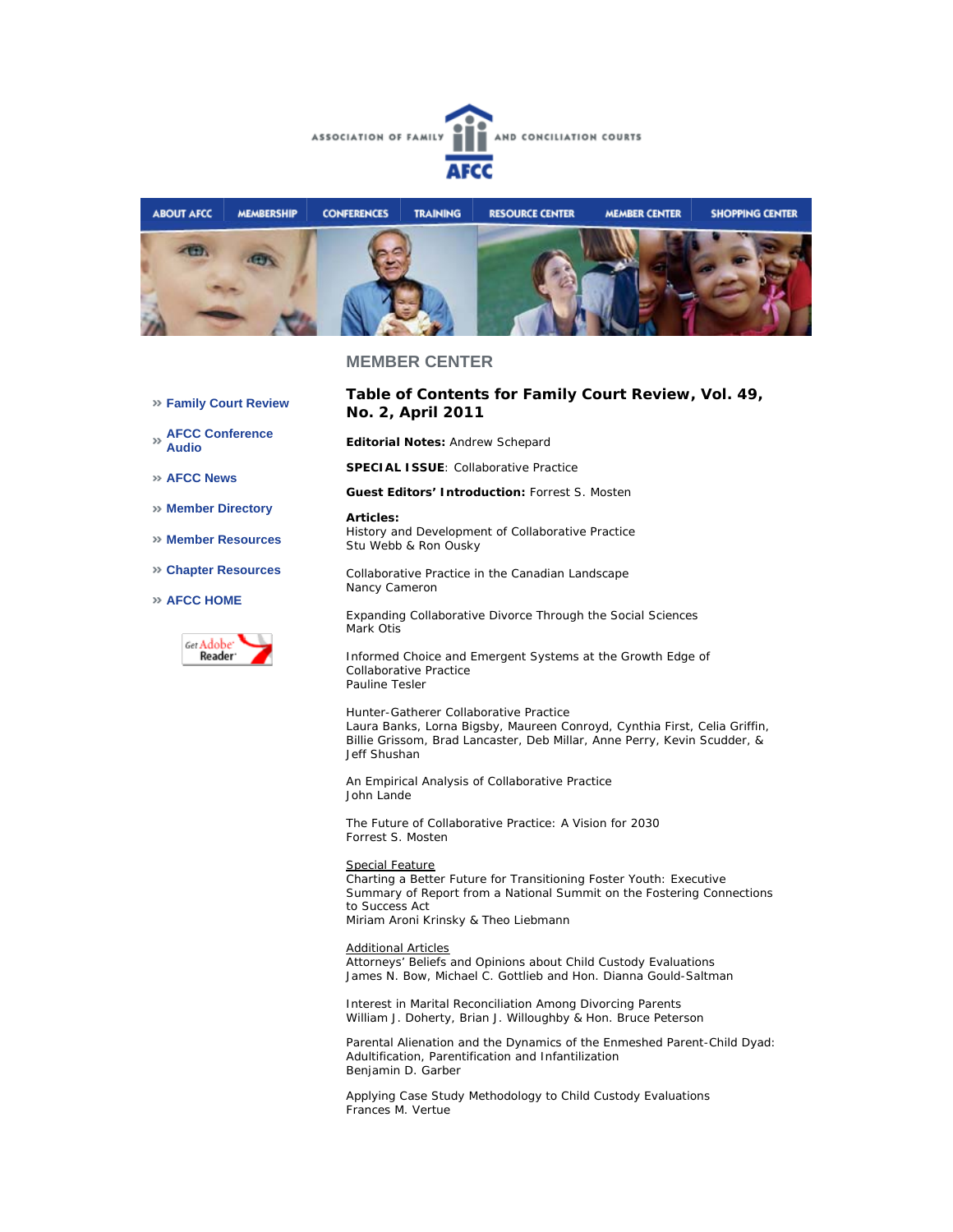*The Kids' Turn Program Evaluation: Probing Change Within a Community-Based Intervention for Separating Families* Jeffrey T. Cookston & Wenson W. Fung

*State Law and the Termination of Parental Rights*  William Vesneski

*Raising the Bar: Why Supervised Visitation Providers Should Be Required to Meet Standards for Service Provision* Mary Pulido, Stephen P. Forrester & Janine M. Lacina

Student Notes

*An Old Issue In A New Context: Collaborative Law and The Conflict Between The Duty of Confidentiality and The Duty of Mandated Child Abuse Reporting* Stephanie Conti

*Physical Education: Amending the Individuals with Disabilities Education Act to Restrict Restraint and Seclusion in Public and Private Schools* Jeffrey P. Miller

6525 Grand Teton Plaza, Madison, WI 53719 Phone 608.664.3750 Fax 608.664.3751 afcc@afccnet.org www.afccnet.org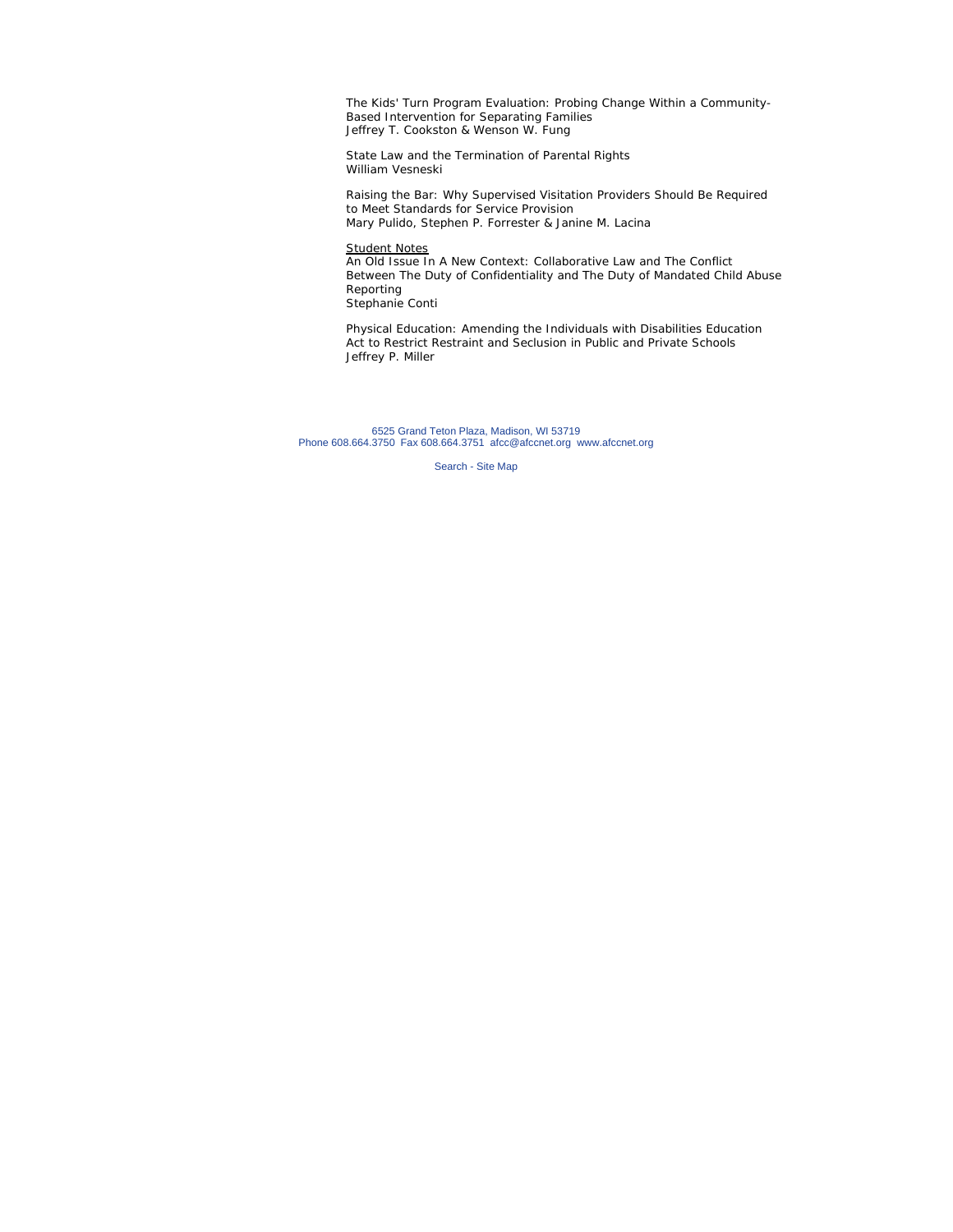



- **Family Court Review**
- **AFCC Conference Audio**
- **AFCC News**
- **Member Directory**
- **Member Resources**
- **Chapter Resources**
- **AFCC HOME**



**Membership Notice of AFCC Board Nominations** 

At the AFCC membership meeting on June 4, 2011, the following individuals will be nominated to the Board of Directors for a three-year term beginning July 1, 2011 and concluding June 30, 2013:

Chief Justice Diana Bryant, Melbourne, Australia Grace Hawkins, Tucson, Arizona Richard Altman, Napoleon, Ohio Hon. Peter Boshier, Wellington, New Zealand Linda Fieldstone, Miami, Florida Arnold Shienvold, Harrisburg, Pennsylvania

Wendy Bryans, Ottawa, Ontario, has resigned and Larry Swall, Liberty, Missouri, will be nominated to complete her term (2009-2012).

The Board of Directors Executive Committee is elected by the Board of Directors. For information purposes, the following individuals have been nominated for positions on the Executive Committee: President: Linda Fieldstone, Miami, Florida President Elect: Arnold Shienvold, Harrisburg, Pennsylvania Vice President: Nancy Ver Steegh, St. Paul, Minnesota Secretary: Richard Altman, Napoleon, Ohio Treasurer: Annette Burns, Phoenix, Arizona Past President: Robert Smith, Windsor, Colorado

6525 Grand Teton Plaza, Madison, WI 53719 Phone 608.664.3750 Fax 608.664.3751 afcc@afccnet.org www.afccnet.org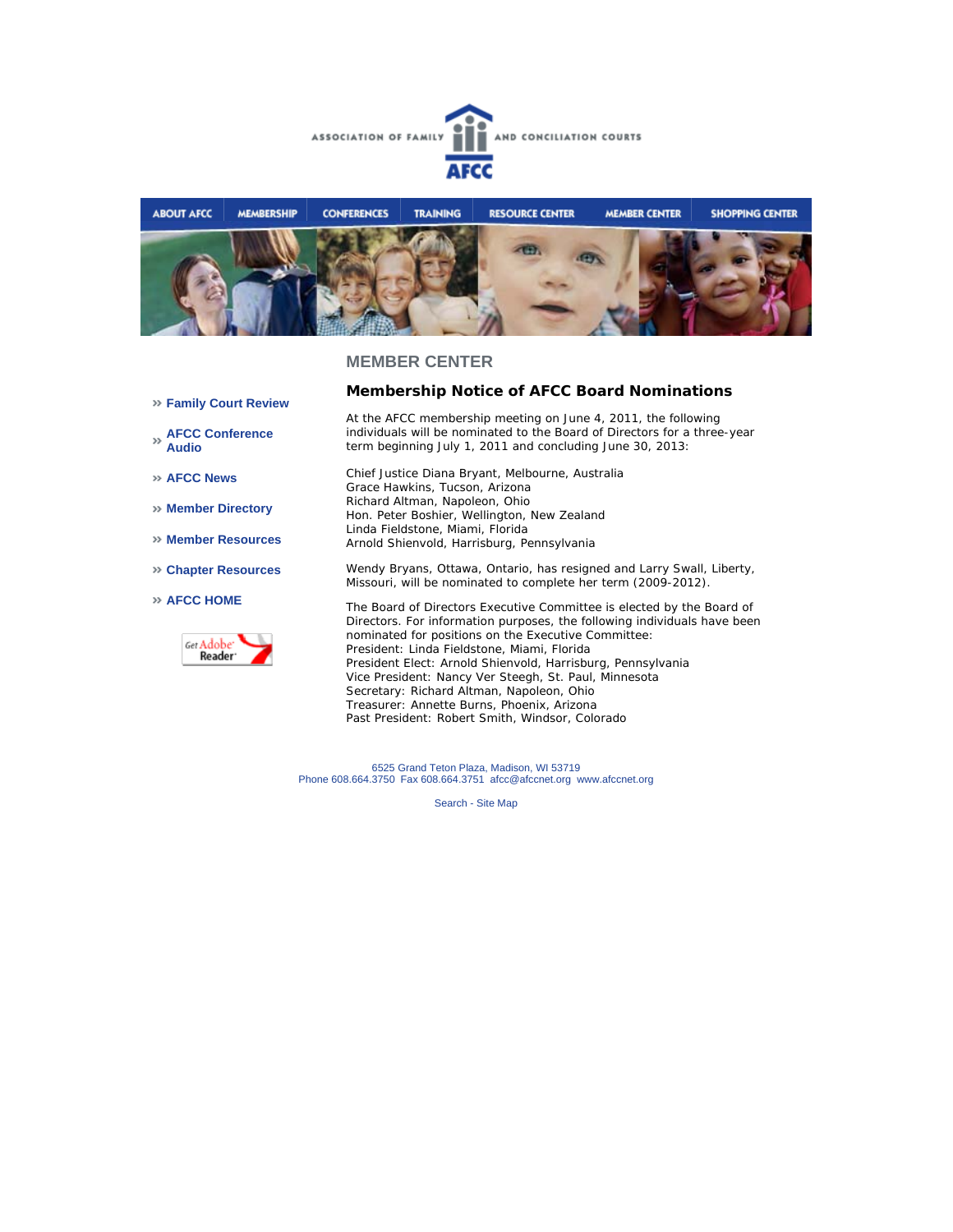



## **ASK THE EXPERTS**

**Ten of the Toughest Challenges in Parenting Coordination Work**  *By Christine Coates, M.Ed., J.D., Robin Deutsch, Ph.D. and Matthew Sullivan, Ph.D.* 

#### **1. Fees, please!**

Never commence work on a case until you have retainers in the bank. Never continue to work on a case when one or both parents have exhausted that retainer. Have an office policy that demands that the retainer is refreshed when it falls below four hours of your hourly rate. If you cannot adhere to these rules, you should probably not do PC work. We are there to help our clients with boundaries and need to model how to do that.

#### **2. One parent who continually violates custody orders, agreements between the parents, and PC rules and directives during the process**

When both parents are non-compliant, PC is not a process that will serve that case, and chaos and anarchy will reign. When only one parent is noncompliant, the work is challenging as the PC's sanctions and decisions are one-sided (leading to a perception by the offending parent that you are biased), and the other parent is often frustrated that you allow their coparent to get away with the breaking rules that the non-offending parent is following.

#### **3. Having a parent file a complaint with your professional licensing board/professional organization while you are still active in their case**

Can you continue to act in an objective, unbiased manner in the PC role? If not, you must withdraw from the case. If you think you can, consider how the reviewing agency will view the fact that you are now in multiple roles—PC and subject of professional review.

#### **4. Not having the support of the judiciary**

Not infrequently, clients object to a PC's recommendations and decisions or make grievances to the judicial officer who is involved in the case. Knowledgeable and supportive judges are able to keep parents from undermining the process and the authority of the PC. Make it a point to reach out to judicial officers in your jurisdiction and educate them about the nature of PC work. This will help reduce the likelihood of being undermined.

### **5. Having an attorney who is not collaborative**

The first place an unhappy client voices concerns is to the attorney. Thinking of attorneys as part of your "collaborative team" means educating them about the process and informing them prior to contact from their client when you know the client is becoming hostile. This is an effective way to keep the client in the process.

### **6. Dealing with a "true" domestic violence case**

The AFCC Guidelines for Parenting Coordination take great care to urge caution in taking on domestic violence cases where intimidation, power and control continue to be evident post-separation. The engagement between perpetrator and victim in a less-formal alternative dispute resolution

- **Family Court Review**
- **AFCC Conference Audio**
- **AFCC News**
- **Member Directory**
- **Member Resources**
- **Chapter Resources**

### **AFCC HOME**

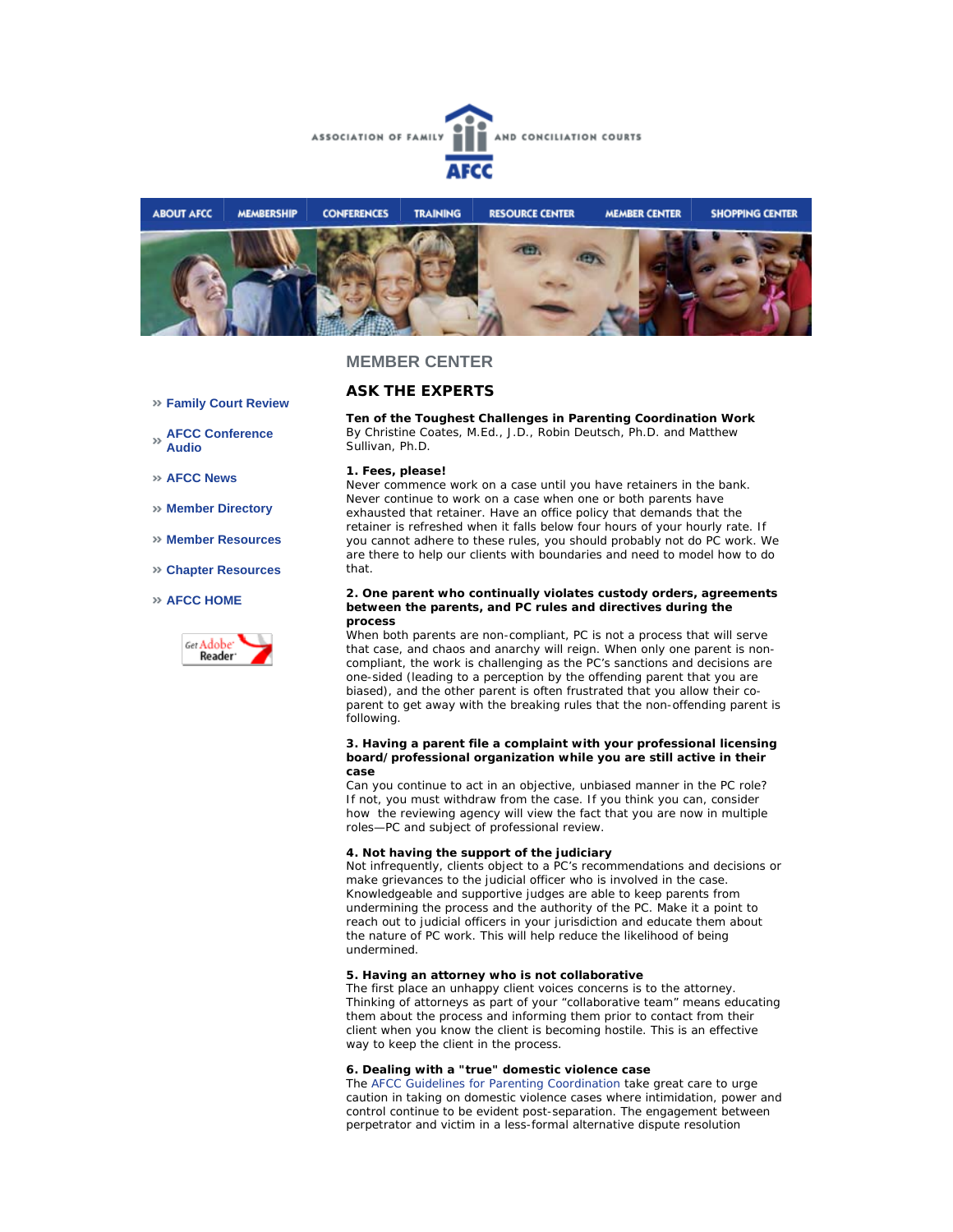process, such as parenting coordination, can actually facilitate ongoing domestic violence in such cases.

### **7. The helping hand strikes again**

PCs occasionally need to address problems created when a child's therapist has been procedurally biased (only dealing with one parent and the child) or who is completely aligned with one parent in the case. These therapists can be part of the problem and should be confronted with their biases and possibly asked to end their roles. The new AFCC Guidelines for Court-Involved Therapy can be a useful tool in confronting therapists with such problematic professional conduct.

### **8. One parent is uninvolved**

In most jurisdictions, and in most private consent agreements, the PC cannot force or mandate participation in the PC process. Often the PC feels pulled by the participating parent who is raising real concerns but cannot get any communication going. It is tempting for the PC to rule without the input of the uninvolved parent. If one parent refuses to participate, the PC should resign and/or the other parent can seek assistance from the court.

#### **9. The antisocial parent**

This parent will often not comply (unless it benefits his or her agenda), will recount an event with a spin that makes him or her look good, will deny what others have observed, will have no remorse, and will present themselves as charming until challenged. Managing this person requires clear limits and expectations, and clear sanctions for noncompliance.

#### **10. Balancing the work load**

Do not have too many active cases at a time as individual case demands can vary significantly over time. Before accepting a case, inquire into the immediate needs of the parents. If you have a lot on your plate already, regretfully decline the case. You'll be glad you did. Self-care is very important to avoid burnout and to be an effective PC.

6525 Grand Teton Plaza, Madison, WI 53719 Phone 608.664.3750 Fax 608.664.3751 afcc@afccnet.org www.afccnet.org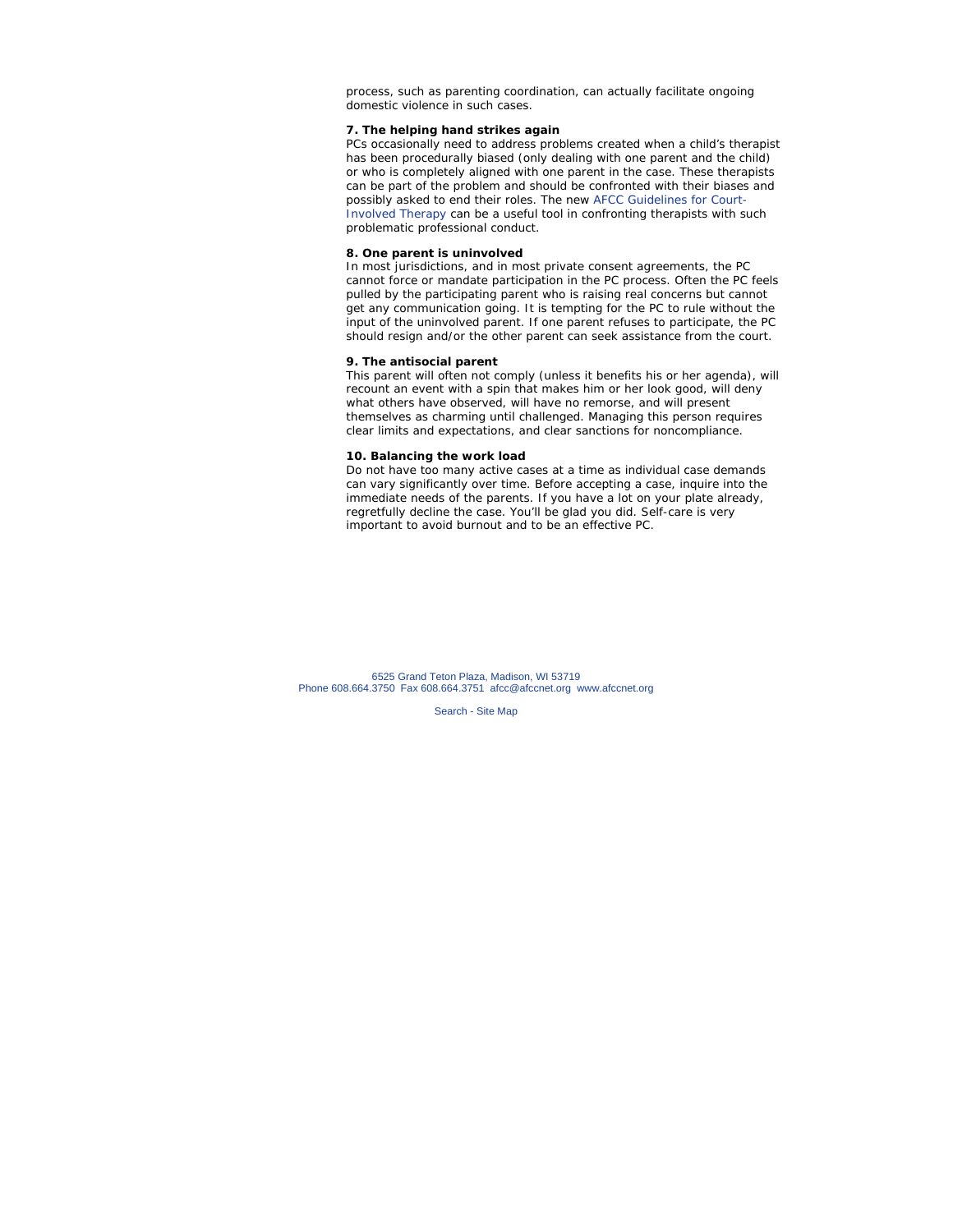



- **Family Court Review**
- **AFCC Conference Audio**
- **AFCC News**
- **Member Directory**
- **Member Resources**
- **Chapter Resources**

#### **AFCC HOME**



**AFCC's Resource Development Committee thanks the following AFCC members for their generous donations to the Scholarship Fund during this year's Annual Appeal** 

*Donations as of April 14, 2011*

**Diamond** (\$1,000-\$4,999) Suzie S. Thorn Family Foundation Mary Ferriter Hon. Emile Kruzick Peter Salem and Iris Shasha Andy Schepard Robert M. Smith

**Platinum** (\$500-\$999)

Annette Burns Robin Deutsch Fieldstone Family Hon. Graham Mullane Arizona Chapter of AFCC California Chapter of AFCC Missouri Chapter of AFCC Ontario Chapter of AFCC Hon. Arline Rotman (ret.) Arnold Shienvold Phillip and Ruth Stahl Matt Sullivan

**Gold** (\$250-\$499)

Hon. Karen S. Adam Richard L. Altman Nicholas Bala Peter Boshier Phil Bushard Andrea Clark Barbara Fidler Grace Hawkins Susan Stahl, in honor of Dr. Nancy Olesen Robert Simon Hon. Hugh Starnes (ret.)

**Silver** (\$100-\$249) Howard and Nina Abrams Liz Baker Wendy Bryans Shelby Buckman Aza Butler Linda Cavallero Louis Cohen Alice Dansker Doyle Cori Erickson Hon. William Fee